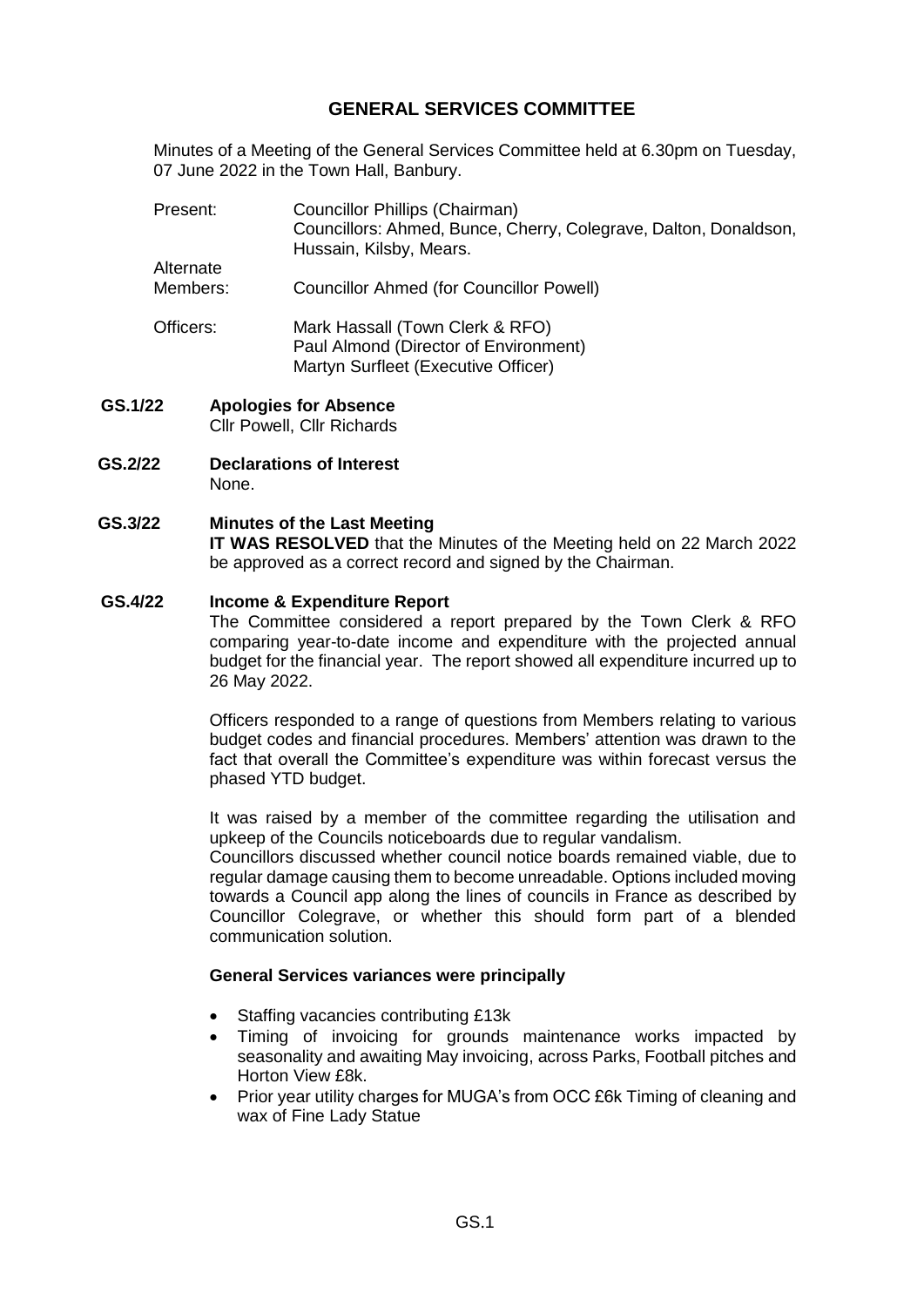#### **Underspends on Resources Committee also principally**

- Reduced Central Admin costs including salaries, training and computer software.
- Town Council Events income for Jubilee (Grant) and Food Fair are both ahead of budget, with costs below budget, including Mayoral Inauguration.
- Town Hall expenditure continues to remain muted in line with a gradual opening up agenda, and Other services to the Public including timing of small grants (currently being processed in line with budget expectations).
- Other Costs & Income includes increased interest income.

#### **Financial Effects & Risk Assessment**

This is a monitoring report so there are no specific financial effects arising from it. Without effective budget monitoring there is a risk that budgets will not be adhered to, thereby weakening the Council's ability to demonstrate an effective use of resources. This risk is being mitigated by closer monitoring of spend using a phased budget.

**IT WAS RESOLVED** to receive and note the Income and Expenditure report.

#### **GS.5/22 Parks and Cemeteries Monitoring Report**

We are still having problems with recruitment and retention, currently we are operating with four members of staff out of seven. Current position:

- Cemetery Supervisor Anton Visagie
- Parks & Cemeteries Operative Andrew Glenister
- Parks & Cemeteries Operative Gareth Needham
- Parks & Cemeteries Operative Peter Bloxham
- Parks Supervisor Appointment made (Start Date August)
- Parks & Cemeteries Operative Vacant
- Parks & Cemeteries Operative Vacant
- Parks & Cemeteries Operative Vacant

Adding to the operational problems we currently have two members of staff off work due to sickness.

Despite wider advertising, the volume and quality of candidates has been low. Although we thought we had successfully appointed two new employees they only remained in post for two weeks before leaving.

The Council, as with most employers at the moment, is experiencing difficulty in recruitment which has been highlighted recently in the news, that there are more employment vacancies than there are people to fill them.

As a result of carrying the vacancies and the staff sickness, we have had to prioritise the cemetery service delivery and have had to engage contractors to carry out some of the other operations on a temporary basis.

Members are asked to note that Officers are working hard to recruit to the vacant positions, however, while we are operating with below 50% staff capacity not all work schedules can be delivered to the high standards that we would like them to be.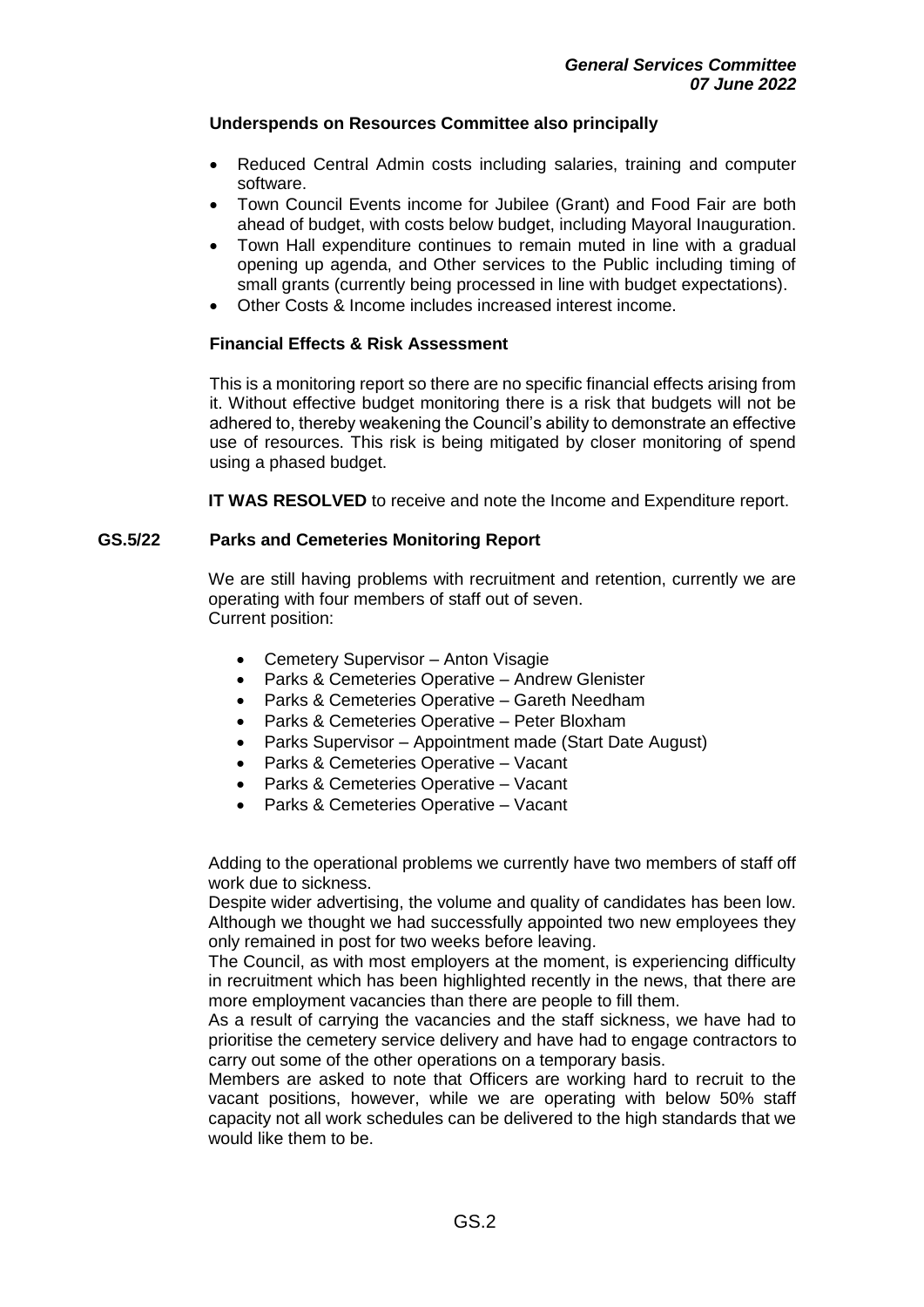#### **4th Corner Landscape Contract Update**

The contractor has also been experiencing staffing difficulties, and are approximately one week behind on the scheduled work, this is being addressed by the contractor by working additional hours at weekends to carry out specialist operations such as pitch renovation works and road spraying, this allows the teams to concentrate on the basic scheduled work during the week. The Councils Landscape Officer is monitoring the progress to ensure they get back on track.

### **The Park Ranger Service Update**

The team continue to keep up to date with Health & Safety inspections and the resulting repairs to our children's play areas.

The Ranger Service is also engaged and provide valuable assistance in running the Council's outdoor events programme.

### **Spiceball Park BBQ Area**

The new BBQ area has now been installed in Spiceball Park, the Mayor attended a press meeting on 26<sup>th</sup> May to officially open the facility to the public. The new Safe to BBQ units were in and ready for use for the Jubilee week and have been well received by the public.

The Council receives lots of requests from users asking to BBQ in Parks, which for safety reasons has in the past been refused, it is great to be able to direct customers to this purposed made facility which offers a great opportunity for families to dine out safely in the park.

## **Cleansing Service Update**

The Town Council has successfully recruited two cleaners to run the in-house facility cleaning service which started at the beginning of May.

New equipment and cleansing materials have also been purchased.

Bringing this service in-house should deliver better standards of cleansing within our community buildings and give greater efficiencies and flexibility across our sites.

Negotiations with Cherwell District Council to renew the Service Level Agreement to continue to provide cleansing of open spaces and bin emptying is well underway.

## **Peoples Park Car Park – Bath Road**

Following previous reports of antisocial behaviour, illegal activity and problems of the car park facility being abused by non-park users.

I can confirm the Police have been informed, are actively investigating illegal activity and have engaged with local residents.

The CCTV camera at the location is working and linked to the Police station monitoring system.

Work has started on the review of Bath Road Car Park and recommendations will be brought back to a future meeting.